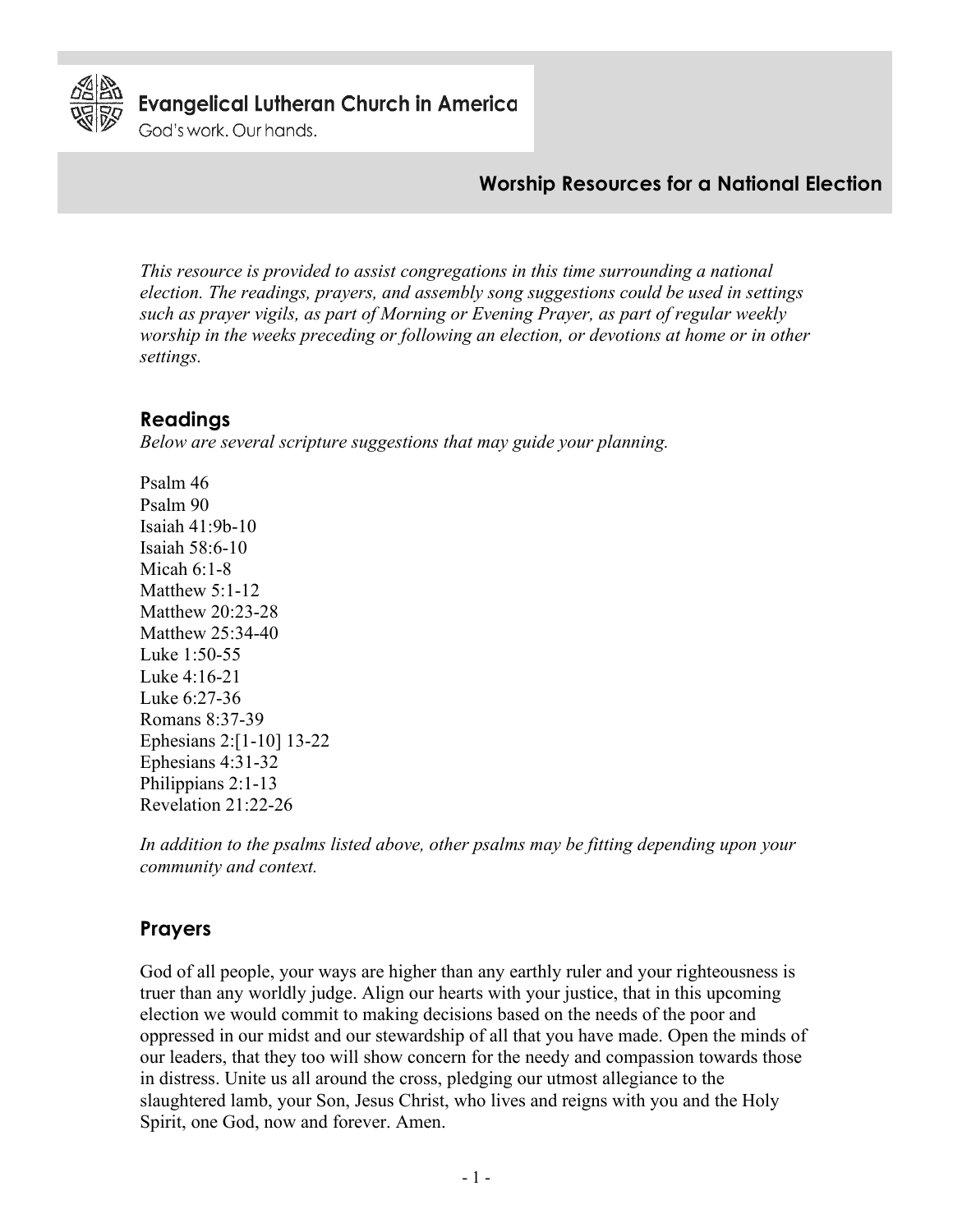Everlasting God, source of all liberty, before whom every earthly ruler must bow and bend the knee, we lay our nation before you as we prepare for an election. Breathe upon us your Spirit of wisdom and discernment. Grant all who seek public office the mind of Christ, who came not to be served but to serve, and to give his life for the freedom of the oppressed. Hold before us those who face uncertain futures, or who have no voice in our political process. Uphold and safeguard poll workers and election officials in their work. Spare us from the crushing weight of cynicism. Give us grace to speak courageously, but with love, without which our words are noise and we are nothing. Gather us together under the cross, where, in all of our difference, we can stand as one people, redeemed in Jesus Christ, our Savior and Lord. Amen.

O God, you crafted the universe as a divine tapestry in which the well-being of the entire cosmos is forever intertwined. In this election season, give us hearts and minds focused on nurturing all that you have made. Forgive us when we are unjust or accept unjust behavior in our leaders. Remind us of your call to not withdraw from the world, but to be in the world as your very own broken and beloved people. Ignite in us a passion for the welfare of those who are most vulnerable, and empower us to lead with a love that reflects your love revealed in Jesus Christ our Savior. Amen.

# **Additional Prayers**

#### **Faithful living in society**

Sovereign God, your Son Jesus lived within the structures of society even as he spoke truth to those in power and challenged systems of oppression. Empower us to be courageous disciples and responsible citizens. Grant that our life in the public realm be grounded in love for our neighbors, care for the most vulnerable in our midst, and respect for the common life we share, following the example of Jesus Christ, our Savior and Lord. Amen. (*All Creation Sings, forthcoming*)

#### **The nation**

Almighty God, you have given us this good land as our heritage. Make us always remember your generosity and constantly do your will. Bless our land with honesty in the workplace, truth in education, and honor in daily life. Save us from violence, discord, and confusion; from pride and arrogance; and from every evil course of action. When times are prosperous, let our hearts be thankful; and, in troubled times, do not let our trust in you fail. We pray in the name of Jesus Christ our Lord. Amen. (*Evangelical Lutheran Worship, p. 77*)

Holy Trinity, one God, you show us the splendor of diversity and the beauty of unity in your own divine life. Make us, who came from many nations with many languages, a united people that delights in our many different gifts. Defend our liberties, and give those whom we have entrusted with authority the spirit of wisdom, that there might be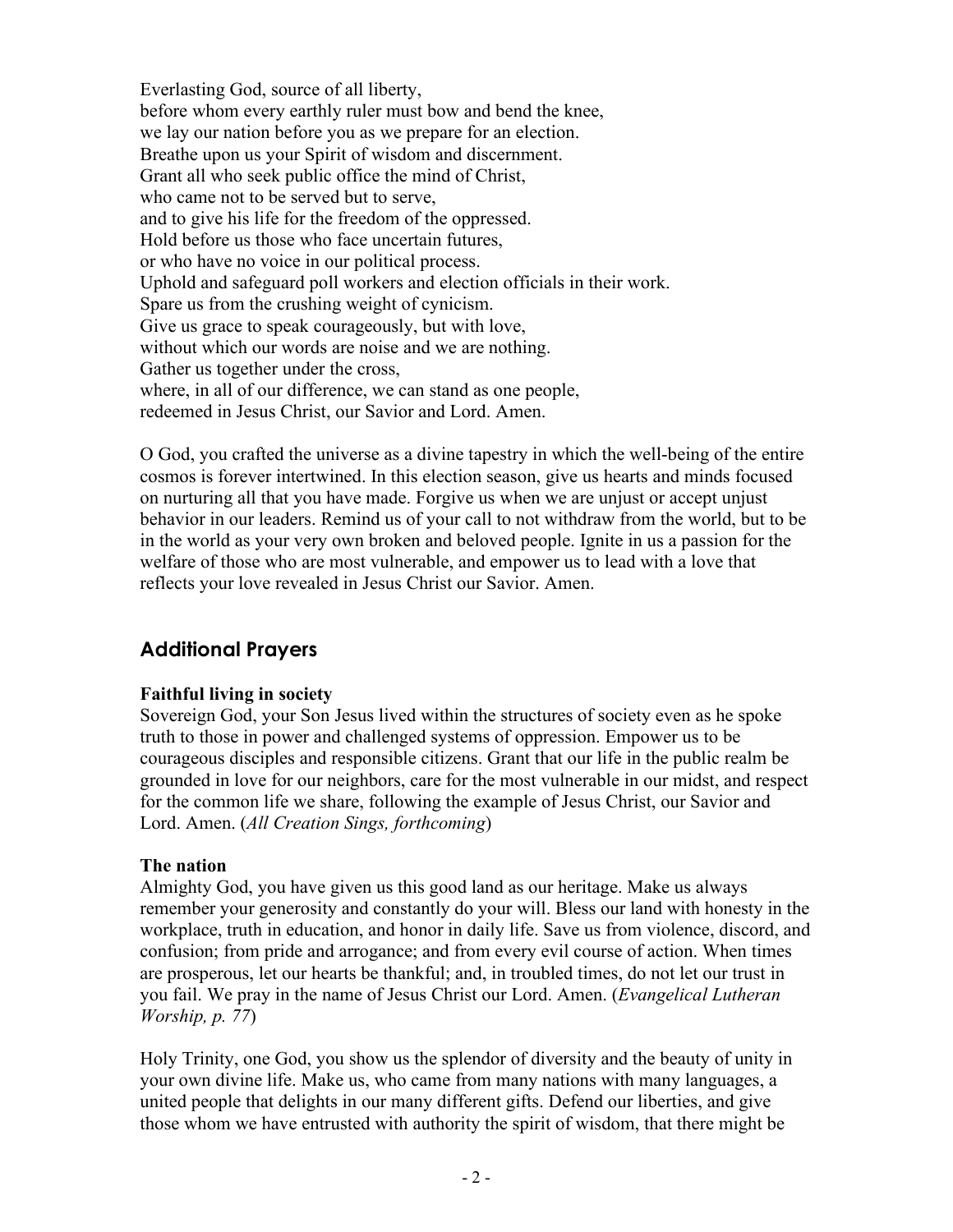justice and peace in our land. We pray in the name of Jesus Christ, our sovereign and our Savior. Amen. (*ELW, p. 77*)

### **Responsible citizenship**

Lord God, you call your people to honor those in authority. Help us elect trustworthy leaders, participate in wise decisions for our common life, and serve our neighbors in local communities. Bless the leaders of our land, that we may be at peace among ourselves and a blessing to other nations of the earth; through Jesus Christ, our Savior and Lord. Amen. (*ELW, p. 77*)

### **Conflict, crisis, disaster**

O God, where hearts are fearful and constricted, grant courage and hope. Where anxiety is infectious and widening, grant peace and reassurance. Where impossibilities close every door and window, grant imagination and resistance. Where distrust twists our thinking, grant healing and illumination. Where spirits are daunted and weakened, grant soaring wings and strengthened dreams; in the name of Jesus Christ. Amen. (*ELW, p. 76; ELW Prayer Book for the Armed Services, p. 30*)

#### **Bitterness, anger**

Lord God, when we are assaulted by the troubles of life, and the deep waters of anger threaten to overwhelm us, do not let us sink. In your great compassion, hear us and help us. Deliver us from anger's power over us. Lead us out of bitter silence and hurtful words so that we may speak the truth in love. Heal every heart set on vengeance, and show us the way to honesty and reconciliation; through the one who has shown us both impassioned zeal and forgiving love, Jesus Christ, our Savior and Lord. Amen. (*ELW Prayer Book for the Armed Service, p. 29*)

### **Guidance**

Direct us, O Lord God, in all our doings with your most gracious favor, and extend to us your continual help; that in all our works begun, continued, and ended in you, we may glorify your holy name; and finally, by your mercy, bring us to everlasting life; through Jesus Christ, our Savior and Lord. Amen. (*ELW, p. 86*)

#### **Peace, reconciliation**

Holy God, out of your great love for the world, your Word became flesh to live among us and to reconcile us to you and to one another. Rekindle among us the gift of your Spirit that we might live as one new humanity in Christ, dismantling the walls that divide, ending the hostility between us, and proclaiming peace those who are near and to those who are far away; through Christ Jesus, in whom we all have access, in the one Spirit to you, both now and forever. Amen. (*Holden Prayer around the Cross, p. 132-33*)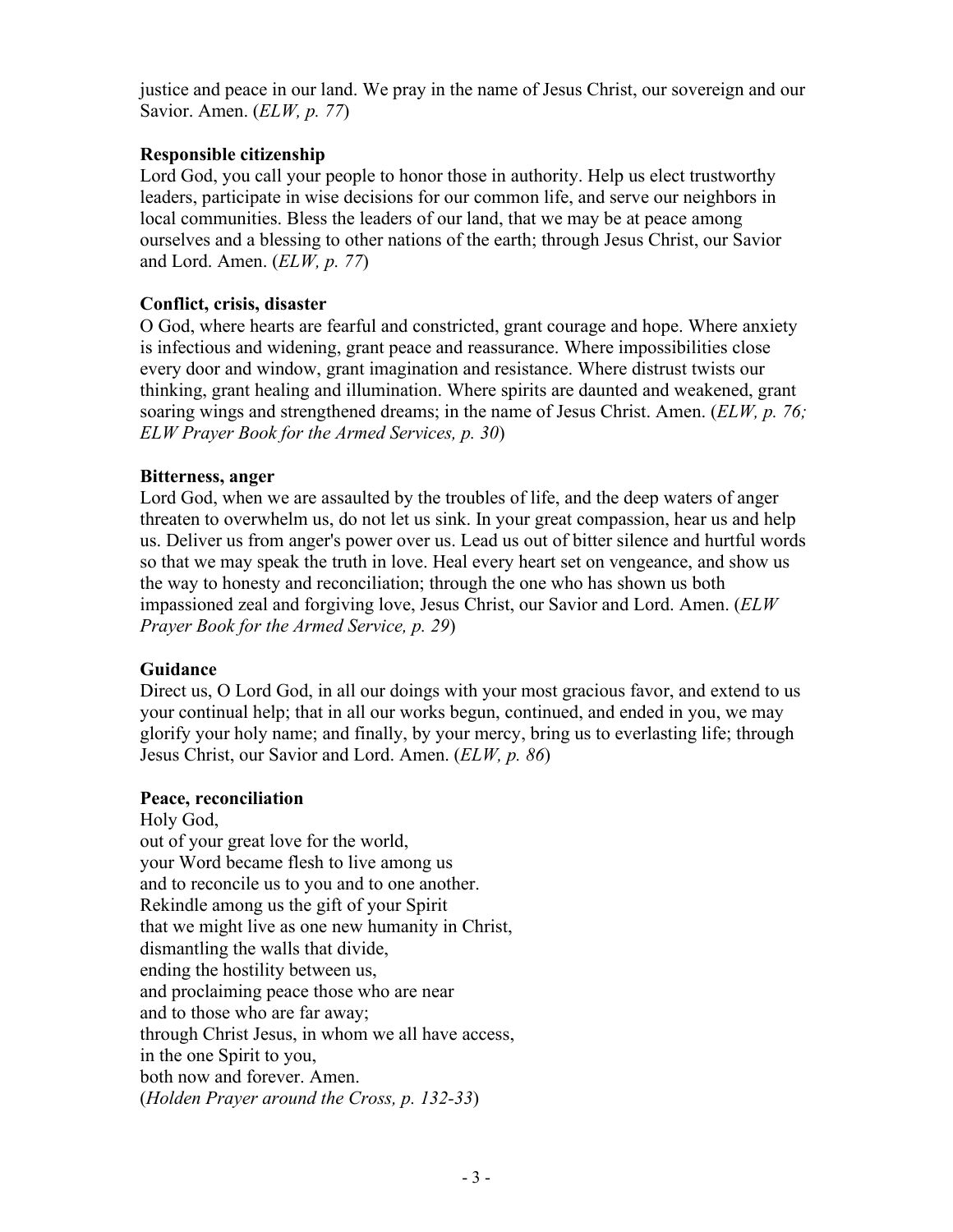#### **A prayer attributed to Francis of Assisi**

Lord, make us instruments of your peace. Where there is hatred, let us sow love; where there is injury, pardon; where there is discord, union; where there is doubt, faith; where there is despair, hope; where there is darkness, light; where there is sadness, joy. Grant that we may not so much seek to be consoled as to console; to be understood as to understand; to be loved as to love. For it is in giving that we receive; it is in pardoning that we are pardoned; and it is in dying that we are born to eternal life. Amen. (*ELW, p. 87*)

#### **A prayer from Kenya**

From the cowardice that dare not face new truth, from the laziness that is contented with half truth, from the arrogance that thinks it knows all truth, good Lord, deliver us. Amen. (*ELW Prayer Book for the Armed Services, p. 74*)

#### **The president and those in authority**

Almighty and everlasting God, guide the president of the United States, *her/his* counselors, and all others in authority over us, that they may be just in purpose, wise in counsel, and unwavering in duty. In the administration of their solemn responsibilities, may they uphold the honor of our nation and secure the protection of our people. Hear us as we pray. Amen. (*ELW Prayer Book for the Armed Services, p. 64*)

*See also the prayers included in* This Far by Faith: #196 "Help Me"; #215 "Give Us Grace."

### **Charges to the People**

*A charge (an exhortation to mission) such as those that follow may be used before the benediction/blessing.*

Go out into the world in peace; have courage; hold on to what is good; return no one evil for evil; strengthen the fainthearted; support the weak, and help the suffering; honor all people; love and serve the Lord, rejoicing in the power of the Holy Spirit.

Beloved in the Lord, God has shown you what is good. What does the Lord require of you but to do justice, and to love kindness, and to walk humbly with your God? (*This Far By Faith, p. 90*)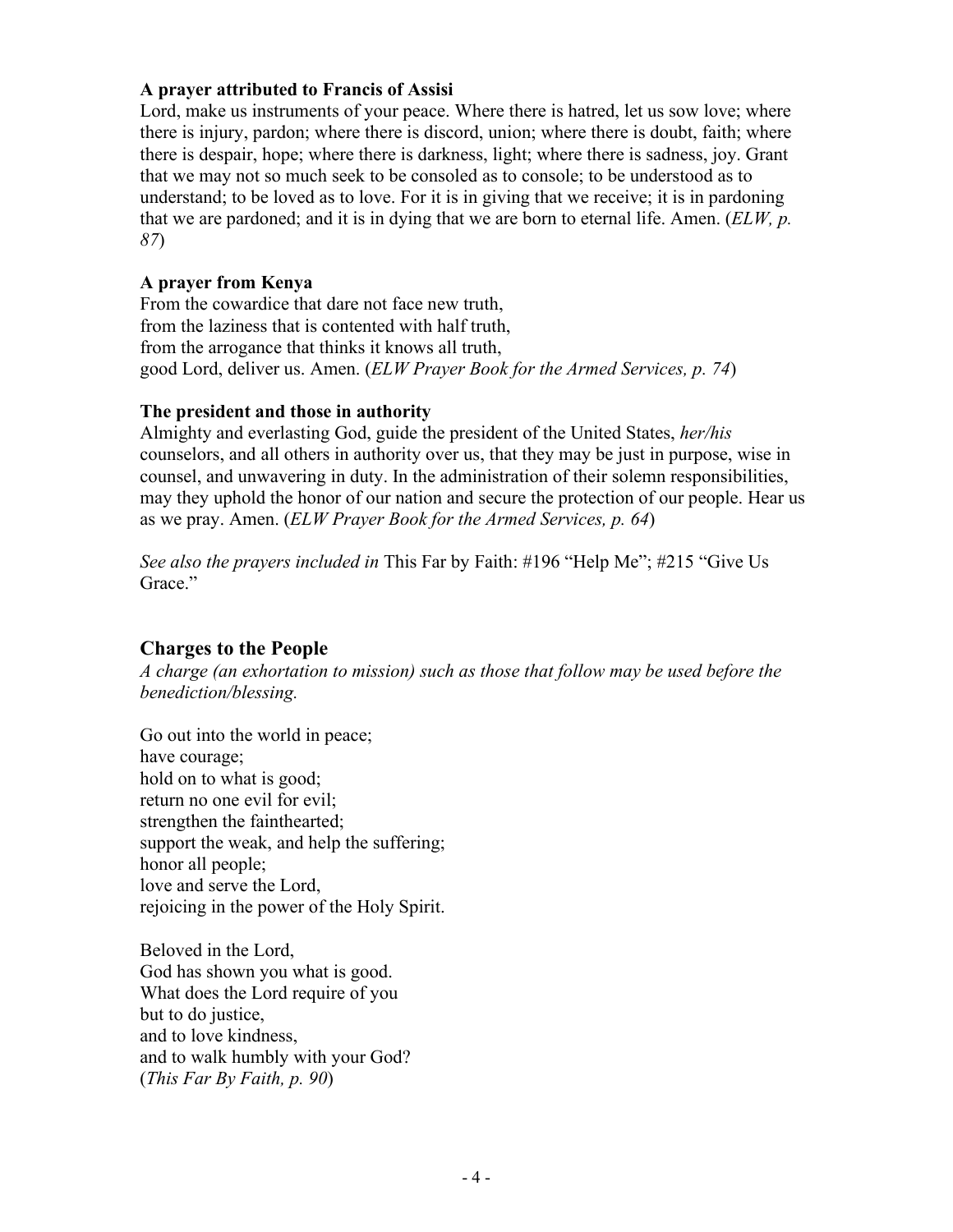# **Assembly Song Suggestions**

from *Evangelical Lutheran Worship*: 180 The Spirit Intercedes for Us 247 Come Now, O Prince of Peace 251 My Soul Proclaims Your Greatness 401 Gracious Spirit, Heed our Pleading / *Njoo kwetu, Roho mwema* 402 Eternal Spirit of the Living Christ 517 Lord, Keep Us Steadfast in Your Word 538 The Lord Now Sends Us Forth / *Enviado soy de Dios* 603 God, When Human Bonds Are Broken 614 There Is a Balm in Gilead 626 By Gracious Powers 632 O God, Our Help in Ages Past 633 We've Come This Far by Faith 655 Son of God, Eternal Savior 700 Bring Peace to Earth Again 705 God of Grace and God of Glory 706 The People Walk 710 Let Streams of Living Justice 711 O Day of Peace 713 O God of Every Nation 717 Let Justice Flow Like Streams 723 Canticle of the Turning 741 Your Will Be Done / *Mayenziwe* 749 O God of Love, O King of Peace 753 Dona nobis pacem 757 All My Hope on God Is Founded 784 Grant Peace, We Pray, in Mercy, Lord 841 Lift Every Voice and Sing 882 My Soul Does Magnify the Lord 887 This Is My Song

*In addition to those suggested above, assembly song under the headings of "Sending"; "Hope, Assurance"; Lament"; "Justice, Peace"; "Prayer"; "Trust, Guidance"; and "National Songs" may be especially appropriate.* 

from *This Far by Faith* 103 Gracious Spirit, Heed our Pleading / *Njoo kwetu, Roho mwema* 147 I Shall Not Be Moved 149 Seek Ye First 153 Guide My Feet 168 My Soul Does Magnify the Lord 185 There Is a Balm in Gilead 197 We've Come This Far by Faith 198 When the Storms of Life are Raging / Stand by Me 212 Don't Be Worried 213 We Shall Overcome